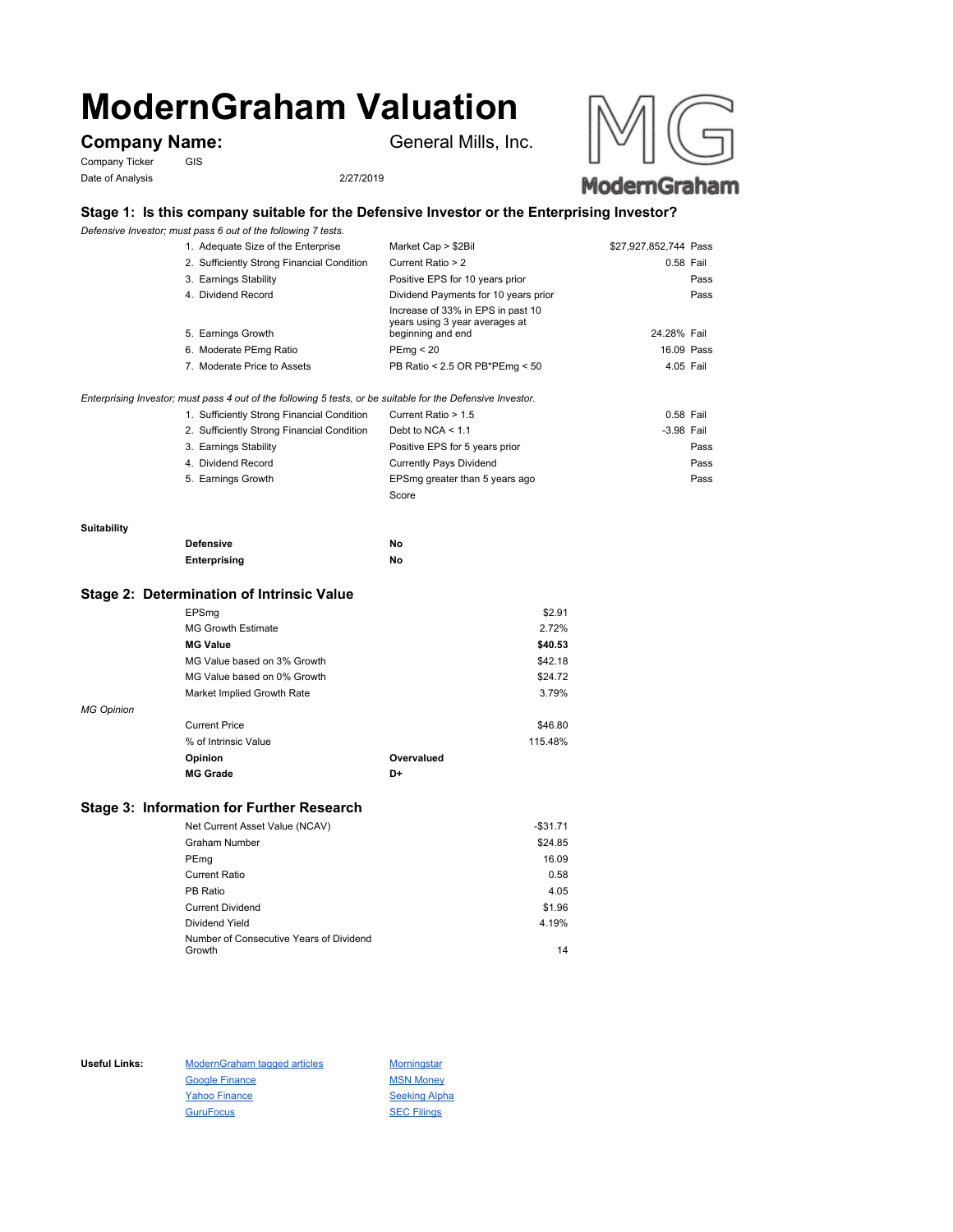| <b>EPS History</b> |        | <b>EPSmg History</b>                 |                  |
|--------------------|--------|--------------------------------------|------------------|
| Next Fiscal Year   |        |                                      |                  |
| Estimate           |        | \$2.65 Next Fiscal Year Estimate     | \$2.91           |
| May2018            | \$3.64 | May2018                              | \$2.96           |
| May2017            | \$2.77 | May2017                              | \$2.62           |
| May2016            | \$2.77 | May2016                              | \$2.54           |
| May2015            | \$1.97 | May2015                              | \$2.46           |
| May2014            | \$2.83 | May2014                              | \$2.67           |
| May2013            | \$2.79 | May2013                              | \$2.52           |
| May2012            | \$2.35 | May2012                              | \$2.33           |
| May2011            | \$2.70 | May2011                              | \$2.23           |
| May2010            | \$2.24 | May2010                              | \$1.93           |
| May2009            | \$1.90 | May2009                              | \$1.74           |
| May2008            | \$1.86 | May2008                              | \$1.62           |
| May2007            | \$1.59 | May2007                              | \$1.48           |
| May2006            | \$1.45 | May2006                              | \$1.36           |
| May2005            | \$1.54 | May2005                              | \$1.27           |
| May2004            | \$1.30 | May2004                              | \$1.11           |
| May2003            | \$1.22 | May2003                              | \$1.00           |
| May2002            |        | \$0.67 Balance Sheet Information     | 11/1/2018        |
| May2001            |        | \$1.14 Total Current Assets          | \$4,233,800,000  |
| May2000            |        | \$1.00 Total Current Liabilities     | \$7,298,100,000  |
| May1999            |        | \$0.85 Long-Term Debt                | \$12,208,600,000 |
|                    |        | <b>Total Assets</b>                  | \$30,384,000,000 |
|                    |        | Intangible Assets                    | \$21,221,000,000 |
|                    |        | <b>Total Liabilities</b>             | \$23,404,600,000 |
|                    |        | Shares Outstanding (Diluted Average) | 604,500,000      |